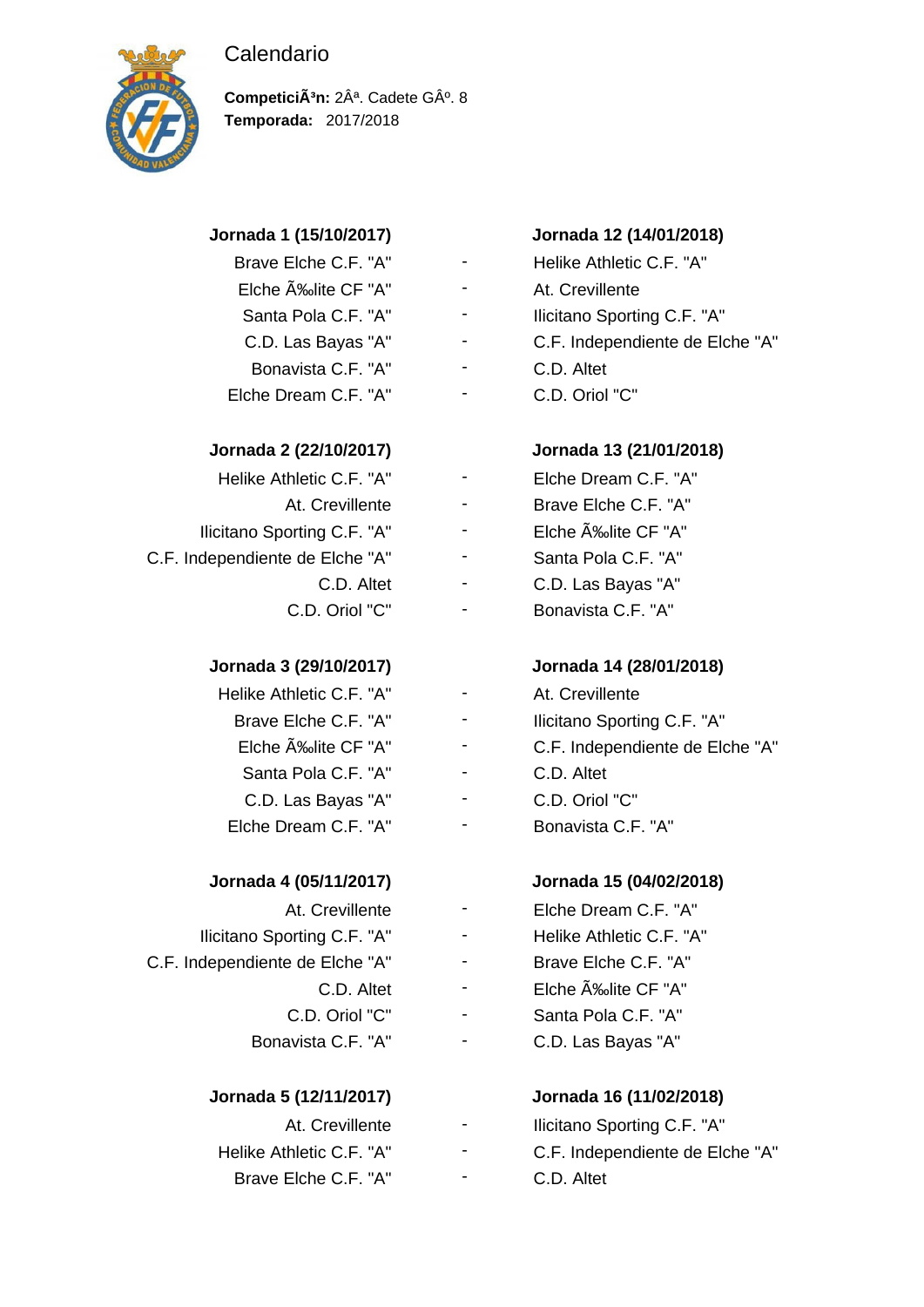| Elche A‰lite CF "A"  | ٠                        | C.D. Oriol "C"     |
|----------------------|--------------------------|--------------------|
| Santa Pola C.F. "A"  | -                        | Bonavista C.F. "A" |
| Elche Dream C.F. "A" | $\overline{\phantom{0}}$ | C.D. Las Bayas "A" |

| Ilicitano Sporting C.F. "A"     |
|---------------------------------|
| C.F. Independiente de Elche "A" |
| C.D. Altet                      |
| C.D. Oriol "C"                  |
| Bonavista C.F. "A"              |
| C.D. Las Bavas "A"              |

### **Jornada 7 (26/11/2017) Jornada 18 (04/03/2018)**

| llicitano Sporting C.F. "A" |  |
|-----------------------------|--|
| At. Crevillente             |  |
| Helike Athletic C.F. "A"    |  |
| Brave Elche C.F. "A"        |  |
| Elche ĉlite CF "A"          |  |
| Elche Dream C.F. "A"        |  |

| C.F. Independiente de Elche "A" |  |
|---------------------------------|--|
| C.D. Altet                      |  |
| C.D. Oriol "C"                  |  |
| Bonavista C.F. "A"              |  |
| C.D. Las Bayas "A"              |  |
| Santa Pola C.F. "A"             |  |

| C.F. Independiente de Elche "A" |  |
|---------------------------------|--|
| llicitano Sporting C.F. "A"     |  |
| At. Crevillente                 |  |
| Helike Athletic C.F. "A"        |  |
| Brave Elche C.F. "A"            |  |
| Elche Dream C.F. "A"            |  |

### **Jornada 10 (17/12/2017) Jornada 21 (08/04/2018)**

| Elche Dream C.F. "A" |
|----------------------|
| C.D. Oriol "C"       |
| Bonavista C.F. "A"   |
| C.D. Las Bayas "A"   |
| Santa Pola C.F. "A"  |
| Elche Élite CF "A"   |

# **Jornada 6 (19/11/2017) Jornada 17 (18/02/2018)**

Elche Dream C.F. "A" - At. Crevillente Helike Athletic C.F. "A" Brave Elche C.F. "A" Elche ĉlite CF "A"

Santa Pola C.F. "A"

- C.F. Independiente de Elche "A" C.D. Altet - C.D. Oriol "C" Bonavista C.F. "A" - C.D. Las Bayas "A" Santa Pola C.F. "A"

### **Jornada 8 (03/12/2017) Jornada 19 (11/03/2018)**

C.F. Independiente de Elche "A" - Elche Dream C.F. "A" - Ilicitano Sporting C.F. "A" - At. Crevillente - Helike Athletic C.F. "A" Brave Elche C.F. "A" Elche ĉlite CF "A"

### **Jornada 9 (10/12/2017) Jornada 20 (25/03/2018)**

- C.D. Altet - C.D. Oriol "C"
- Bonavista C.F. "A"
- C.D. Las Bayas "A"
- Santa Pola C.F. "A"
- Elche ĉlite CF "A"

- Elche Dream C.F. "A" C.D. Altet C.F. Independiente de Elche "A" Ilicitano Sporting C.F. "A"
	- At. Crevillente
	- Helike Athletic C.F. "A"
	- Brave Elche C.F. "A"